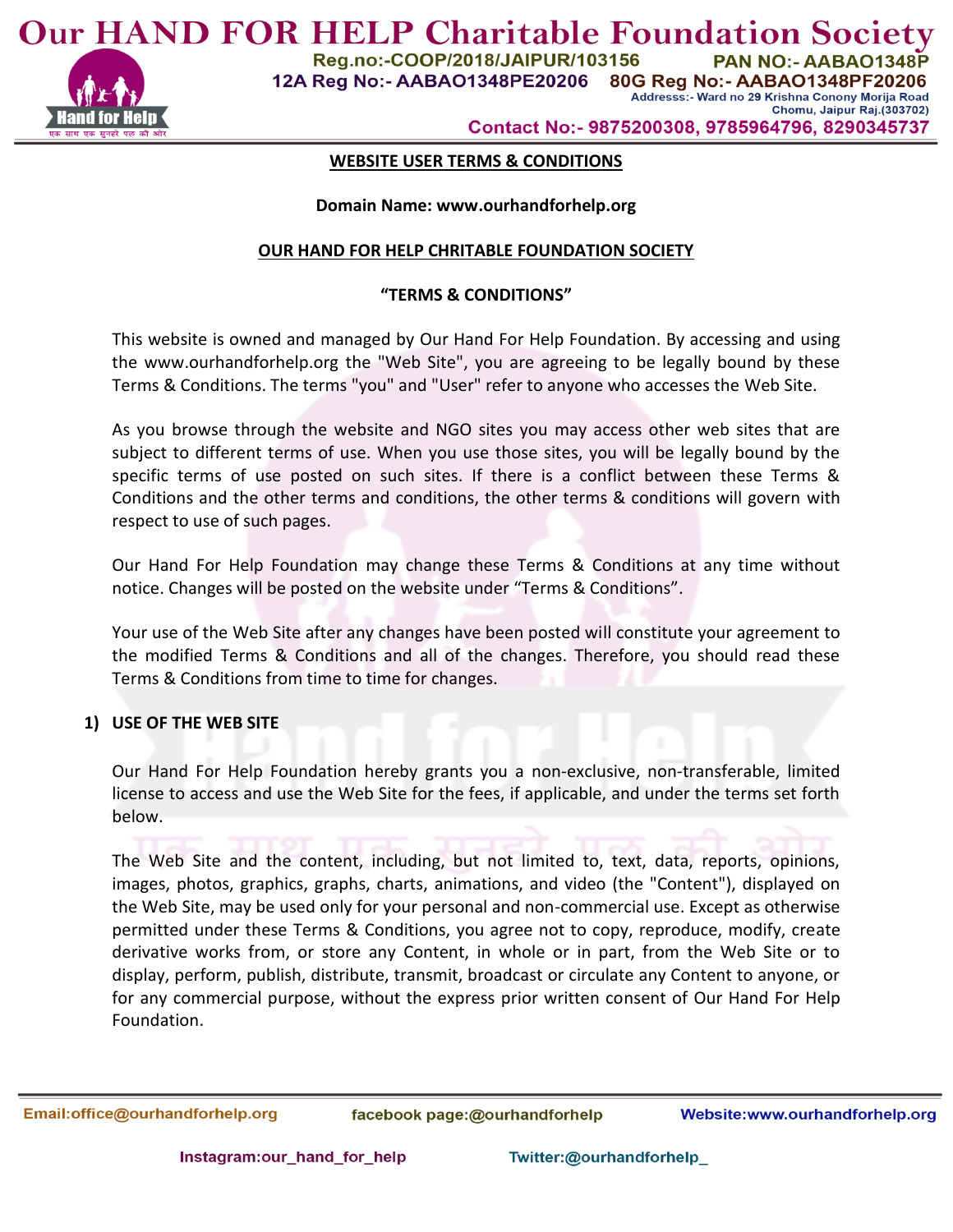The Content is the exclusive property of NGO or its licensors and is protected by copyright and other intellectual property laws. All trade names, trademarks, service marks and other product and service names and logos on the Web Site and within the Content are proprietary to their respective owners and are protected by applicable trademark and copyright laws. Any of the trademarks, service marks or logos (collectively, the "Marks") displayed on the Web Site may be registered or unregistered marks of Our Hand For Help Foundation or others. Nothing contained on this Web Site should be construed as granting any license or right to use any of the Marks displayed on the Web Site without the express written permission of Our Hand For Help Foundation or a third party owner of such Marks. Any unauthorized uses of the Marks or any other Content are strictly prohibited. To request permission to use any Content or other NGO material, please contact Our Hand For Help Foundation at **office@ourhandforhelp.org**

You may not use the Web Site for any unlawful purpose. You shall honor all reasonable requests by the website to protect NGO's proprietary interests in the website.

## **2) REGISTRATION**

As part of the registration process, you must select a username and password and provide the website with accurate, complete, and updated information. Failure to do so constitutes a breach of this Agreement, which may result in immediate termination of your access.

# **3) LIMITATION OF LIABILITY**

You are entirely liable for activities conducted by you in connection with your browsing and use of the Web Site. If you are dissatisfied with the Content or the Web Site or with these Terms of Use, your sole and exclusive remedy is to stop using the Content and the Web Site. The website will not pay you any damages in connection with your browsing or use of the Web

Due to the number of sources from which the Content is obtained and the potential hazards of electronic distribution, there may be delays, omissions or inaccuracies in such Content and the Web Site. THE CONTENT AND THE WEB SITE ARE PROVIDED "AS IS", WITHOUT ANY WARRANTIES. NEITHER THE WEBSITE NOR Our Hand For Help Foundation MAKES ANY GUARANTEES OR WARRANTIES AS TO THE ACCURACY, COMPLETENESS, TIMELINESS OR CURRENTNESS OF OR RESULTS TO BE OBTAINED FROM, ACCESSING AND USING THE WEB SITE, THE WEB SITE'S OWN CONTENT, THE OTHER CONTENT, NOR ANY MATERIAL THAT CAN BE ACCESSED (VIA A DIRECT OR INDIRECT HYPERLINK OR OTHERWISE) THROUGH THE WEB SITE. THE WEBSITE HEREBY DISCLAIMS ANY AND ALL WARRANTIES, EXPRESS OR IMPLIED, INCLUDING WARRANTIES OF MERCHANTABILITY OR FITNESS FOR A PARTICULAR PURPOSE OR USE AND OF NONINFRINGEMENT. NEITHER THE WEBSITE NOR OUR HAND FOR HELP FAOUNDATION SHALL BE LIABLE TO THE USER OR ANYONE ELSE FOR ANY INACCURACY, DELAY, INTERRUPTION IN SERVICE, ERROR OR OMISSION, REGARDLESS OF CAUSE, OR FOR ANY DAMAGES RESULTING THEREFROM. IN NO EVENT WILL THE WEBSITE, OUR HAND FOE HELP FOUNDATION NOR ANY OF THEIR THIRD-PARTY LICENSORS BE LIABLE FOR ANY DIRECT, INDIRECT, SPECIAL OR CONSEQUENTIAL DAMAGES, INCLUDING BUT NOT LIMITED TO, LOST TIME, LOST MONEY, LOST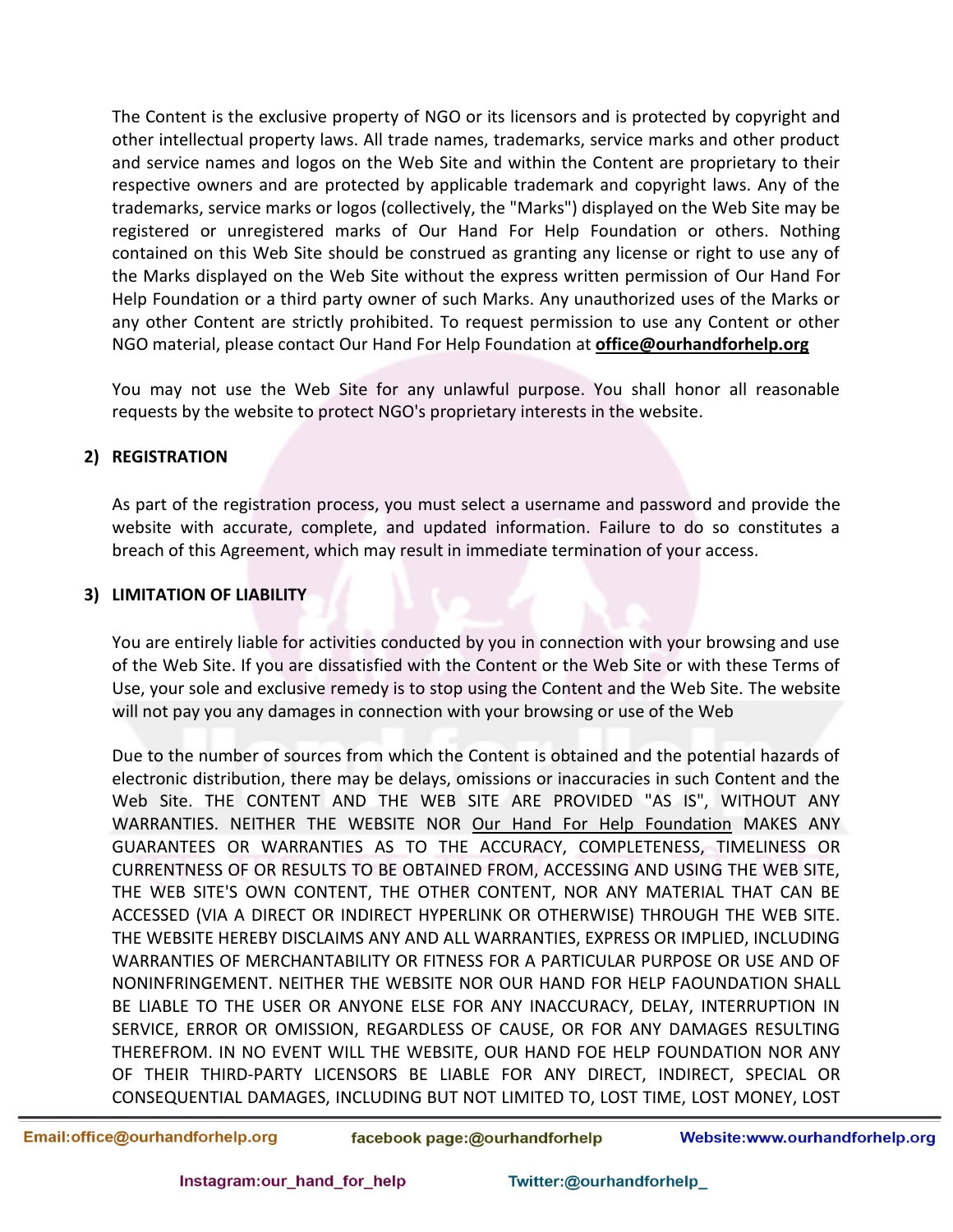PROFITS OR GOOD WILL, WHETHER IN CONTRACT, TORT, STRICT LIABILITY OR OTHERWISE, AND WHETHER OR NOT SUCH DAMAGES ARE FORESEEN OR UNFORESEEN WITH RESPECT TO ANY USE OF THE WEB SITE. NEITHER THE WEBSITE NOR ANY OF ITS AFFILIATES, AGENTS OR LICENSORS WILL BE LIABLE TO YOU OR ANYONE ELSE FOR ANY LOSS OR INJURY RESULTING FROM USE OF THE WEB SITE, IN WHOLE OR PART, WHETHER CAUSED BY NEGLIGENCE, CONTINGENCIES BEYOND ITS CONTROL IN PROCURING, COMPILING, INTERPRETING, REPORTING OR DELIVERING THE WEB SITE AND ANY CONTENT AT THE WEB SITE OR OTHERWISE. IN NO EVENT WILL THE WEBSITE, ITS AFFILIATES, AGENTS OR LICENSORS BE LIABLE TO YOU OR ANYONE ELSE FOR ANY DECISION MADE OR ACTION TAKEN BY YOU IN RELIANCE ON SUCH CONTENT OR THE WEB SITE.

The website assumes no responsibility for the use of third-party software on the website and shall have no liability whatsoever to any person or entity for the accuracy or completeness of any outcome generated by such software.

## **4) LINKS TO OTHER WEB SITES**

You may, through hypertext or other computer links, gain access to web sites operated by persons other than the website Such hyperlinks are provided for your reference and convenience only, and are the exclusive responsibility of such web sites' owners. You agree that the website is not responsible for the content or operation of such web sites, and that the website shall have no liability to you or any other person or entity for the use of third party web sites. Except as described below, a hyperlink from this Web Site to another web site does not imply or mean that the website endorses the content on that web site or the operator or operations of that site. You are solely responsible for determining the extent to which you may use any content at any other web sites to which you link from the Web Site.

## **5) THE USER'S CONTENT**

The User grants to Our Hand For Help Foundation the non-exclusive right to use all material entered into the Web site by the User (other than third-party material transmitted through private electronic mail) in any of The NGO's print or electronic publications.

Users entering material into the Web site are responsible for the Other Content. Neither the website nor Our Hand For Help Foundation has any responsibility for Other Content, including the content of any messages or information posted by Users or others, or for the content of information accessible via direct or indirect hyperlinks from the Web Site. However, the website retains the right, which it may or may not exercise in its sole discretion, to review, edit, or delete Other Content that the website deems to be illegal, offensive, or otherwise inappropriate.

You may not input or distribute any material through the Web Site that is promotional in nature, including solicitations for funds or business, without the prior written authorization of the website.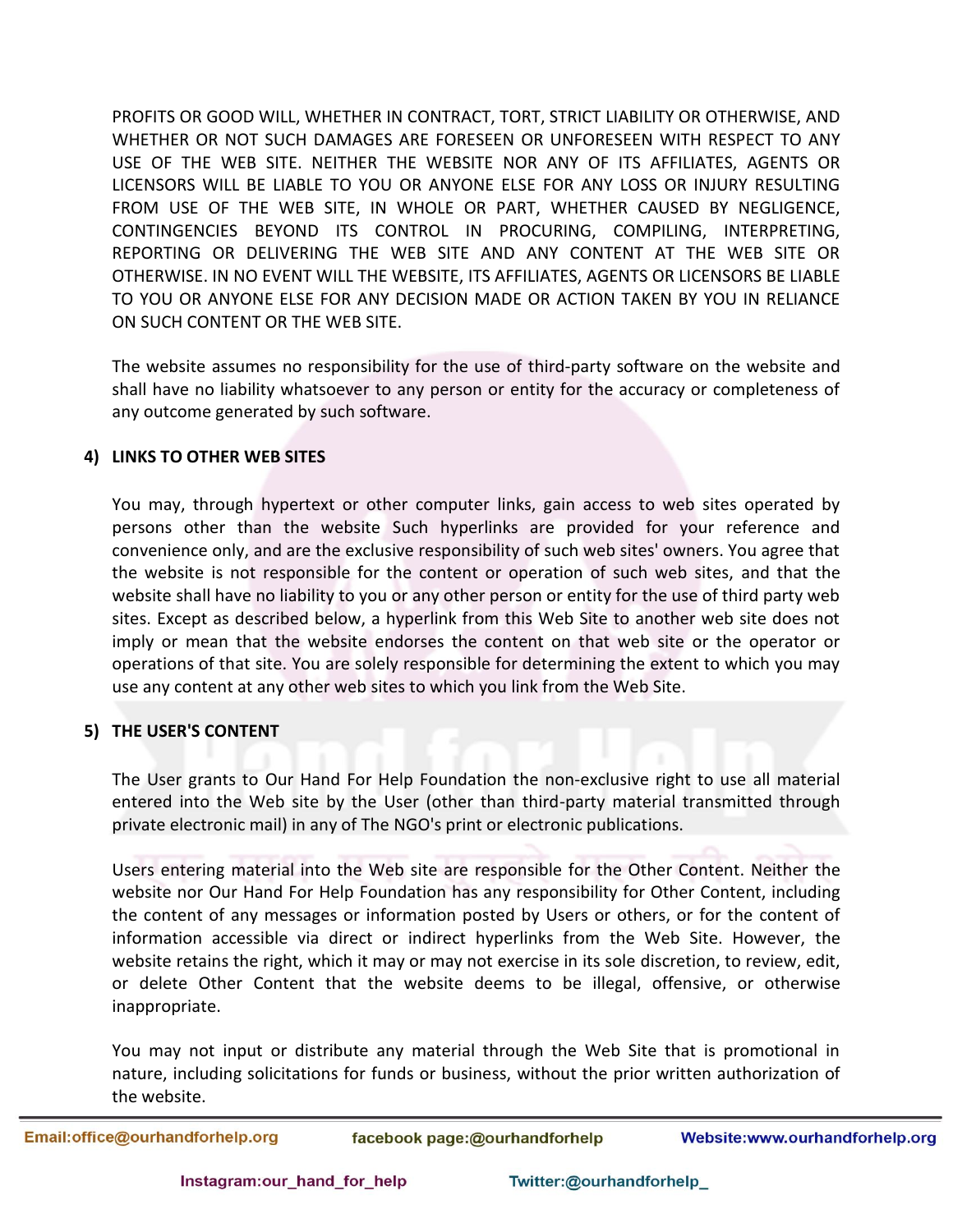The User agrees to indemnify the website and Our Hand For Help Foundation from all damages, liabilities, costs, charges and expenses, including reasonable attorneys' fees, that the website, NGO, their affiliates, employees, and authorized representatives may incur as a result of either: (i) the User's breach of this Agreement; or (ii) material entered into the Web site with the use of the User's screen name or password.

## **6) PAYMENTS, CANCELLATION & REFUNDS**

All information, reports, content and access rights donation on the website are nonrefundable.

We as a merchant shall be under no liability whatsoever in respect of any loss or damage arising directly or indirectly out of the decline of authorization for any Transaction, on Account of the Cardholder having exceeded the preset limit mutually agreed by us with our acquiring bank from time to time.

### **7) ADDITIONAL LEGAL TERMS**

This Agreement will continue until terminated by either or you. Either party can terminate the Agreement by notifying the other party by telephone or electronic mail of the decision to terminate.

Our Hand For Help Foundation may discontinue or change the Web Site or its availability to you, at any time.

This Agreement constitutes the entire agreement between the parties relating to Web site and supersedes any and all other agreements, oral or in writing, with respect to the Web Site. The failure of the website, to insist upon strict compliance with any term of this Agreement shall not be construed as a waiver with regard to any subsequent failure to comply with such term or provision. This Agreement is personal to you, and you may not assign your rights or obligations to anyone. If any provision in this Agreement is invalid or unenforceable under applicable law, the remaining provisions will continue in full force and effect. This Agreement, your rights and obligations, and all actions contemplated by this Agreement shall be governed by the laws of India and subject to jurisdiction of courts of Jaipur, Rajasthan, as if the Agreement was a contract wholly entered into and wholly performed within Jaipur, Rajasthan, and any litigation related to this Agreement shall be brought exclusively in the courts of Bangalore. All rights not expressly granted herein are reserved.